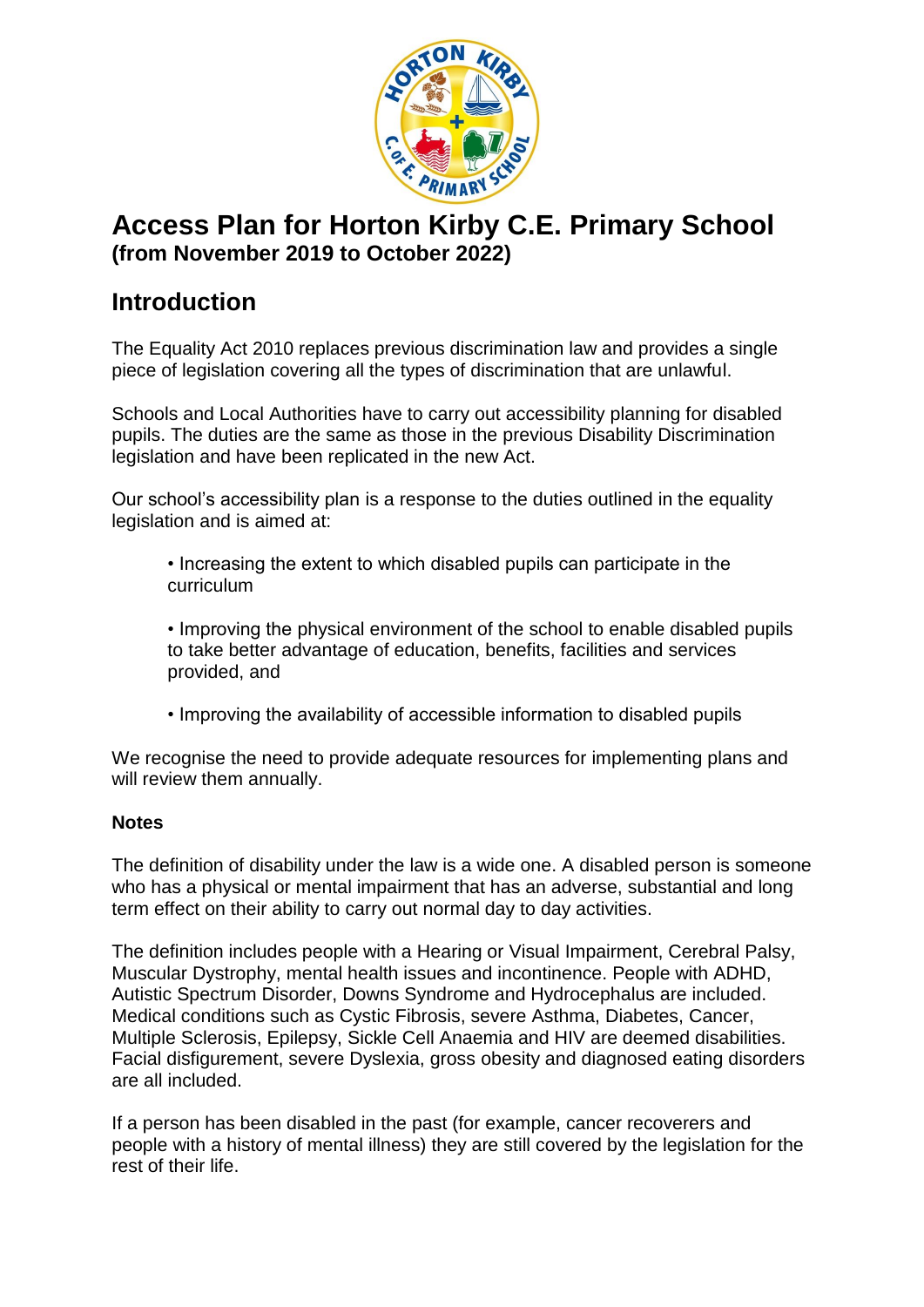It is recognised that Horton Kirby Primary School will have a number of disabled pupils, staff members, visitors and service users.

## **Vision and values**

**As stated in our Mission statement, at Horton Kirby Church of England Primary School we provide a welcoming, inclusive environment and seek to promote a safe, orderly, caring and supportive environment.**

• We believe that all children and young people have the right to be healthy, happy and safe; to be loved, valued and respected; and to have high aspirations for their future.

• Inclusion is the process of taking necessary steps to ensure that every young person is given equality of opportunity to develop socially, to learn and to enjoy life and learning in our school and the wider community.

## **The On-going Development of the Plan**

#### **Information gathering**

Information regarding disability is gathered on application to the school. The staff and pupil application forms give opportunity to share information regarding disabilities or health issues. This information is stored securely and shared with school staff as necessary. Where appropriate, transition meetings will be held with the pre-school, parents and health or other professionals prior to entry and on transition to secondary school.

Disabilities may be diagnosed when a pupil is already at Horton Kirby Primary School. Advice is taken from reports by Health Care professionals, Specialist Teachers and parents. Appropriate steps will then be taken to make arrangements for equal access to the school environment, curriculum and information.

#### **Recording and sharing information**

Information regarding disability will be recorded in the individual's personal file and shared with the Leadership Team, the School Secretary, who is responsible for the administration of medicines and class teacher, as appropriate. Other people may need to be informed including teachers, teaching assistants, student teachers, volunteers, mid-day supervisors, the catering team, caretaking staff and cleaners.

*Healthcare plans* may need to be written for some pupils. Parents are invited to write the plans with the school using information from parents and health care professionals.

Some pupils may have a *Statement* which will outline the nature of the disability and provision to be made.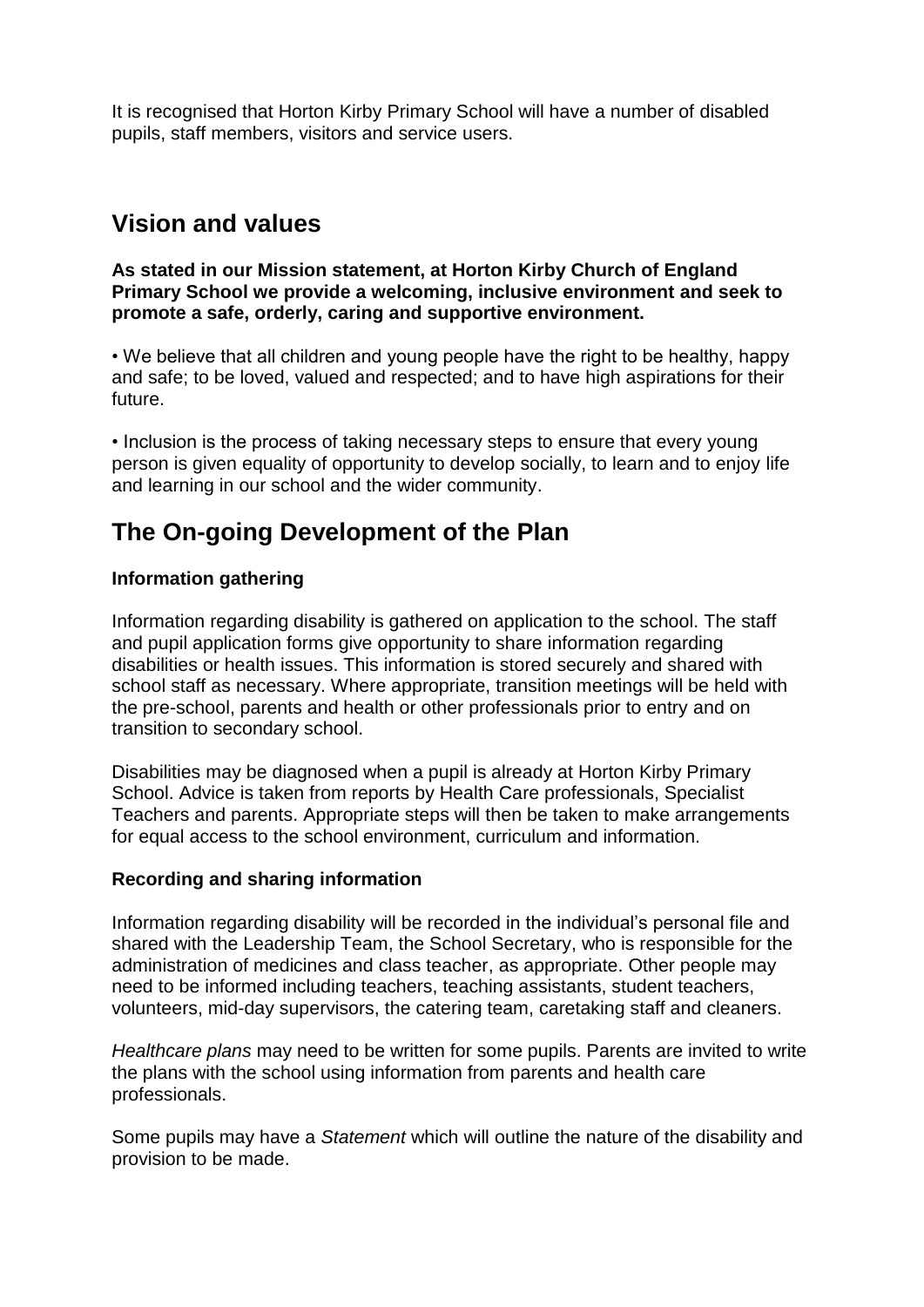*Individual Provision or Intervention Plans* will outline specific interventions to be put in place to ensure inclusion and equality of opportunity.

### **Involving disabled people**

This plan has been informed, and will be updated as needed, by continuously taking into account:

- Environmental audits carried out by the Local Authority and Kent Association for the Blind
- The views and aspirations of disabled pupils themselves
- The views and aspirations of the families of disabled pupils
- The views and aspirations of other disabled people or voluntary organisations
- The priorities of the Local Authority and reports by representatives of the Local Authority

**However, in order to be responsive to the changing needs of the school population there needs to be an on-going audit of strengths and weaknesses of Horton Kirby Primary School in working with disabled pupils. This should include the views of all staff, parents, pupils and service users and will continue to take into account:**

- The presence of disabled pupils and their participation in the life of the school, for example, patterns of attendance and exclusions, areas of the curriculum to which disabled pupils have limited or no access, the participation of disabled pupils in after school clubs and school visits and parts of the school to which disabled pupils have no or limited access
- The impact on disabled pupils of the way the school is organised, for example, school policies and practices around the administration of medicines, time-tabling, anti bullying policy, school trips and teaching and learning
- The physical environment of the school
- The curriculum
- The ways in which information is currently provided for disabled pupils
- Outcomes for disabled pupils including exams and end of key stage results and achievements in extra curricular activities

### **The Plan**

The plan uses an audit of current provision to address the three areas of improving access to:

- **The physical environment**
- **Education, benefits, facilities and services (the whole life of the school)**

**and**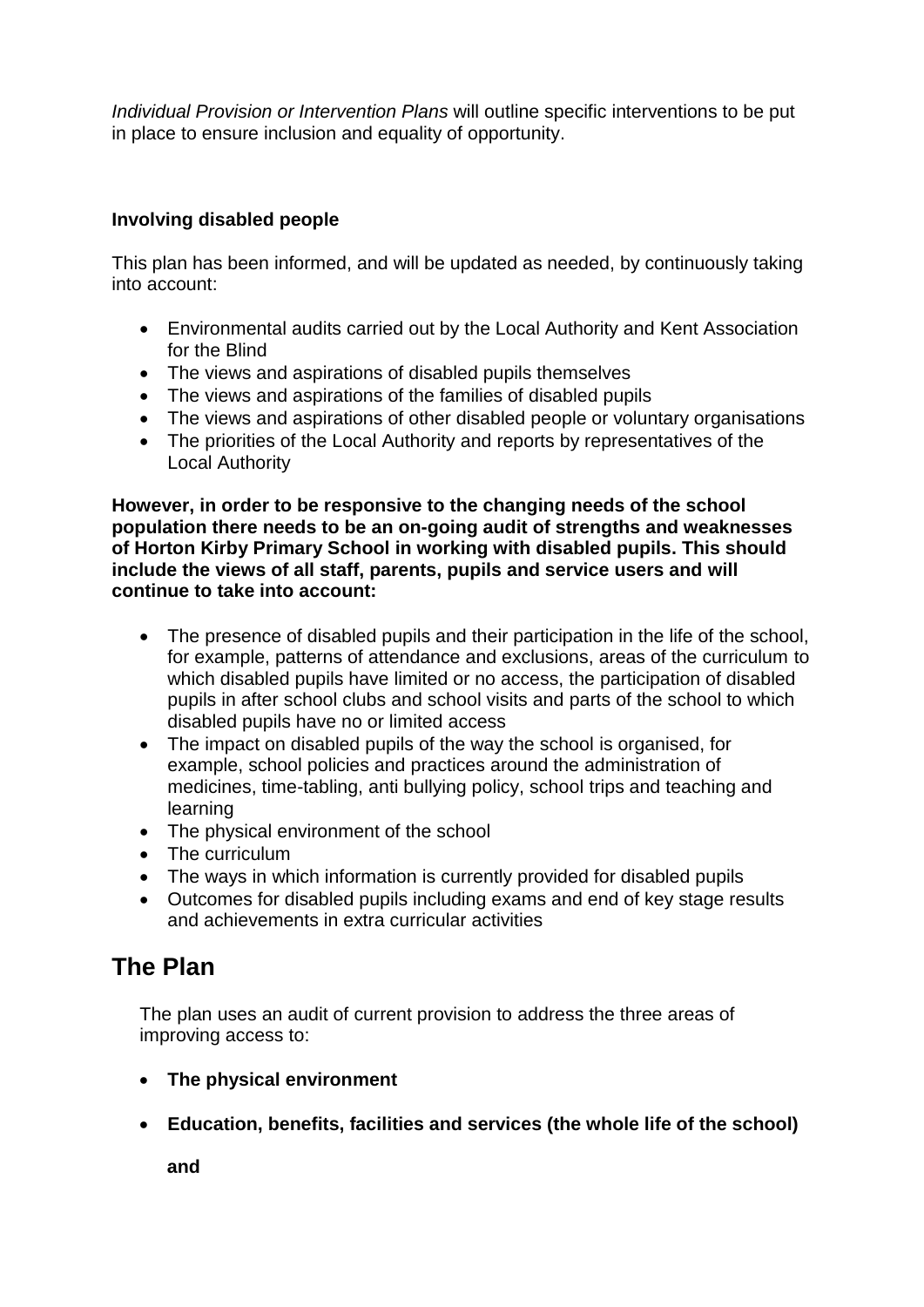### **Information, usually provided in written form**

The plan will be reviewed annually by the Governing Body, The Head Teacher and the SENCO. It will be renewed formally every three years. The date of the next renewal is March 2015.

## **Audit of Disability Access Improvements in Place Horton Kirby C of E Primary School**

| <b>Current provision -</b>  | <b>Details</b>                                          |  |
|-----------------------------|---------------------------------------------------------|--|
| environmental               |                                                         |  |
| Environmental audit for     | Carried out by Carole Maynard (Mobility Officer for     |  |
| visual impairment           | Kent Association for the Blind).                        |  |
| Environmental audit for     | Conducted by Sarah Sage (Specialist Teaching            |  |
| hearing impairment          | Service for Hearing Impairment).                        |  |
| General environmental audit | Conducted by the Local Authority.                       |  |
| Accessible toilets          | Accessible toilet facility accommodating a toilet with  |  |
|                             | handrails, washbasin, shower and space for a child,     |  |
|                             | wheelchair and up to two adults.                        |  |
| Disabled parking space      | Available next to main the entrance to school.          |  |
| Ramps                       | Available at the main entrance to school.               |  |
| Mobility training           | Two Teaching Assistants have been trained in            |  |
|                             | mobility for pupils with visual impairment and whole    |  |
|                             | staff awareness training.                               |  |
| Stairways and corridors     | Edge of internal stairs painted yellow. Contrasting     |  |
|                             | wall and floor colours.                                 |  |
| Playground markings         | Steps and edges painted yellow.                         |  |
| Lighting                    | Lighting in classrooms used by pupil with visual        |  |
|                             | impairment fitted with diffusers. Awareness of light    |  |
|                             | levels.                                                 |  |
| Lunchtime supervision       | Additional supervisors in hall and playground at        |  |
|                             | lunchtimes to supervise pupils with eating difficulties |  |
|                             | and ASD.                                                |  |
| Sensory difficulties        | Attention to lighting and noise - carpets in            |  |
|                             | classrooms, diffusers on some lights, calmer areas of   |  |
|                             | the playground. Care taken when positioning pupils      |  |
|                             | with sensory impairments.                               |  |

| <b>Current provision -</b><br>curriculum | <b>Details</b>                                                                                                                                                                                                                                                                                                                                                                                                                      |
|------------------------------------------|-------------------------------------------------------------------------------------------------------------------------------------------------------------------------------------------------------------------------------------------------------------------------------------------------------------------------------------------------------------------------------------------------------------------------------------|
| Visual Impairment                        | STS support, 1-1 TA support, Magnilink Zip Duo<br>CCTV and camera, flatscreen monitor, Supernova<br>Magnification and Screen reader software, laptop,<br>PC with large flat-screened monitor, ACE mouse<br>pointer, high visibility keyboard stickers, teaching of<br>touchtyping, Brailler, Braille teaching, Clearvision<br>Braille/Print library books, tactile resources,<br>enlargement of resources, broad black marker pens, |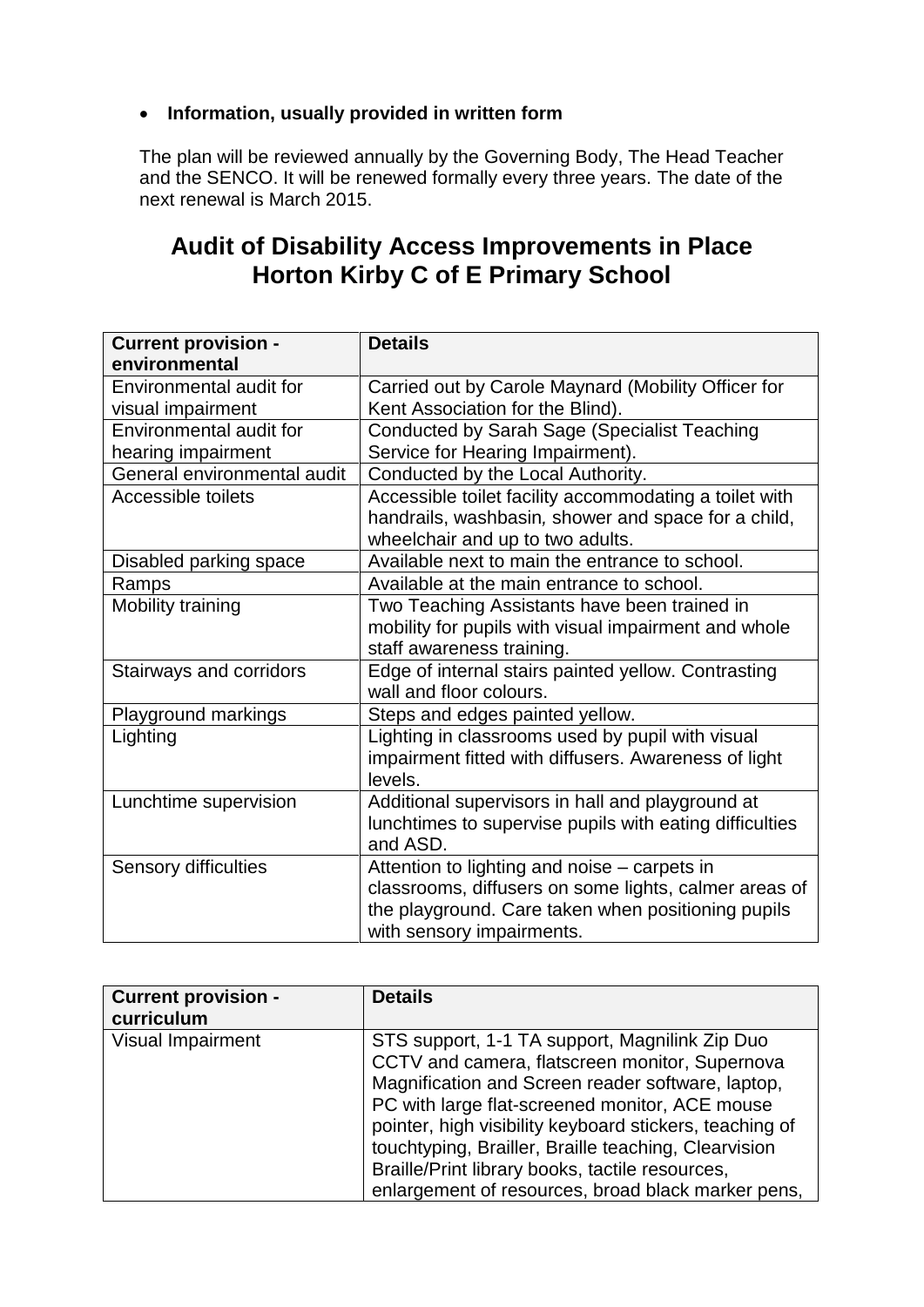|                                                                     | contrasting colours, board work is spoken/explained,<br>high visibility ball with bells, high visibility bibs for<br>games, whole staff awareness training.                         |
|---------------------------------------------------------------------|-------------------------------------------------------------------------------------------------------------------------------------------------------------------------------------|
| <b>Hearing Impairment</b>                                           | STS support, radio mic, correct seating position in<br>classroom, trial of Soundfield System. Whole staff<br>awareness training.                                                    |
| Speech and Language                                                 | Screening (Language Link), TA for Speech and<br>Language.                                                                                                                           |
| <b>Autistic Spectrum Disorders</b>                                  | Clear routines and boundaries, visual timetables,<br>visual resources, pecs cards, picture software<br>programs, work station etc. 1-1 TA support.                                  |
| Physical disabilities / gross<br>motor skills                       | Teacher and TA trained in BEAM in Foundation<br>Stage. Incontinence healthcare plan. Healthcare<br>plans in place for other disabilities.                                           |
| Fine motor skills                                                   | Writedance, Writing slopes, pencil grips, Stabilo<br>pens/pencils etc.                                                                                                              |
| Sensory difficulties                                                | Writing slopes, relaxation of school uniform policy to<br>allow for comfortable clothing.                                                                                           |
| <b>ADHD</b>                                                         | Behaviour plan, time-out / regular breaks from<br>activities, opportunities for increased physical<br>activities, assistance with organisation of activities,<br>visual timetables. |
| Extra-curricular clubs                                              | All clubs are open to all pupils within a specified age<br>range. Some clubs (e.g. Speed stacking) are<br>particularly beneficial for certain disabilities.                         |
| Long-term illness / absence<br>from school, hospitalisation<br>etc. | Arrangements made with Health Needs Education<br>Service (Evelyn Green) for home tutoring when<br>required.                                                                         |

| <b>Current provision -</b> | <b>Details</b>                                                                                                                                                                                                                                                                                                                                                                                                                                                                                                   |
|----------------------------|------------------------------------------------------------------------------------------------------------------------------------------------------------------------------------------------------------------------------------------------------------------------------------------------------------------------------------------------------------------------------------------------------------------------------------------------------------------------------------------------------------------|
| information                |                                                                                                                                                                                                                                                                                                                                                                                                                                                                                                                  |
| Visual impairment          | STS support, Magnilink Zip Duo CCTV and camera,<br>flat-screen monitor, Supernova Magnification and<br>Screen reader software, laptop, PC with large flat-<br>screened monitor, ACE mouse pointer, high visibility<br>keyboard stickers, teaching of touchtyping, Brailler,<br>Braille teaching, Clearvision Braille/Print library<br>books, tactile resources, enlargement of resources,<br>broad black marker pens, contrasting colours, board<br>work is spoken/explained, whole staff awareness<br>training. |
| <b>Hearing Impairment</b>  | STS support, radio mic, correct seating position in<br>classroom, trial of Soundfield System. Whole staff<br>awareness training.                                                                                                                                                                                                                                                                                                                                                                                 |
| Visual programs            | CLICKER, one TA trained in use of Communicate in<br>Print.                                                                                                                                                                                                                                                                                                                                                                                                                                                       |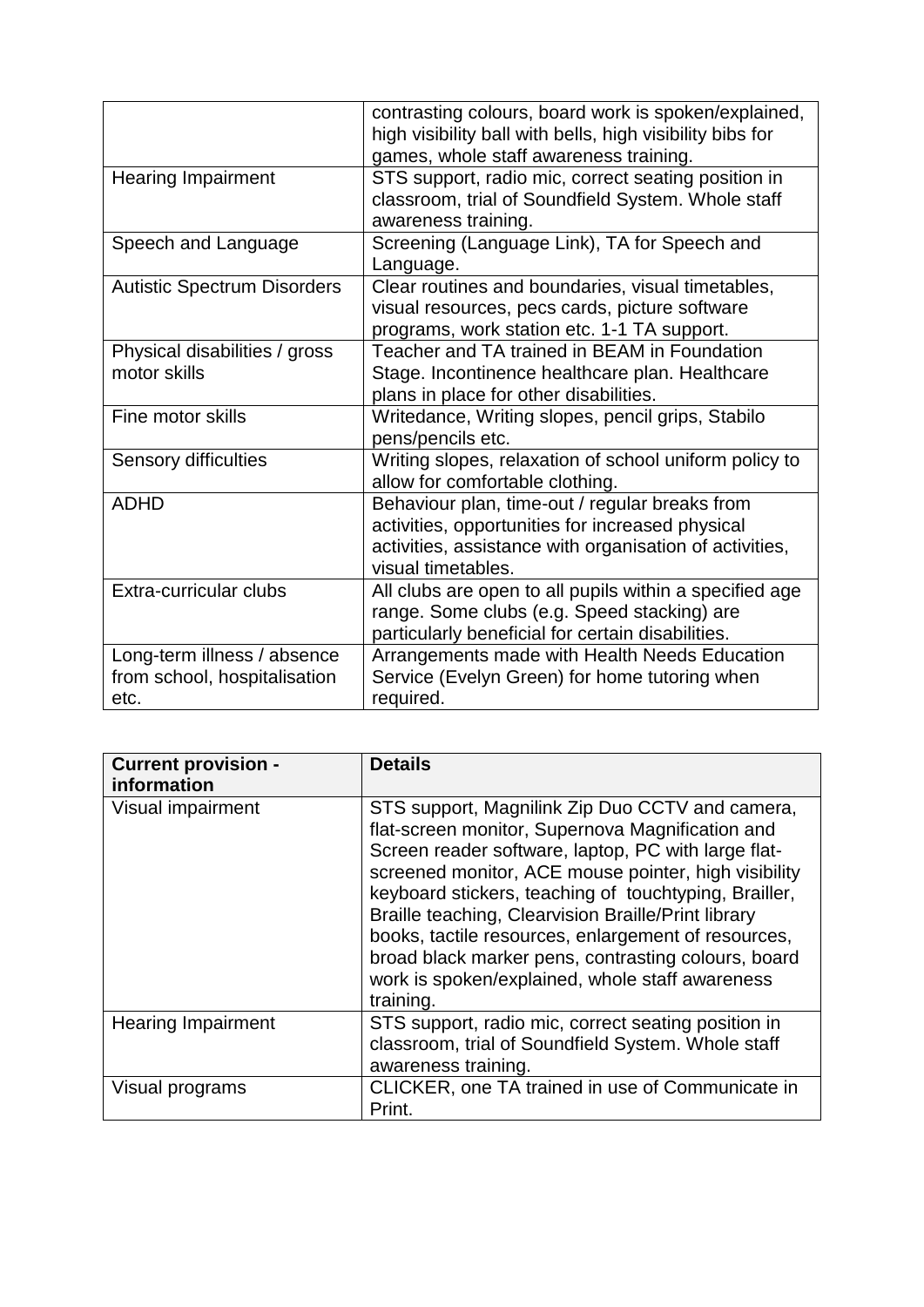### **Access to the physical environment**

The ground floor is accessible to wheelchair users through the main door. Access to the disabled toilet is a level route through the main hall. Access to the ground floor classrooms is possible through the class doors to the playground and outside play areas but steps from the corridor from the hall to ground floor classrooms prevents direct access in a wheelchair to this area. The school has an upper floor where the Key Stage 2 classrooms are situated at present. As this floor has no lift facility, physically disabled wheelchair users would be unable to access the upper floor. At present there are no wheelchair users at the school. However, recognising our anticipatory duty, if a wheelchair user (pupil or member of staff) were to join the school their classrooms would initially need to be on the ground floor and plans made to have at least one lift installed.

General evacuation procedures for disabled visitors?

Signs showing level evacuation route for wheelchair users with no stairs?

At Horton Kirby we are aware that there may be disabled pupils needing adult support for personal care. The school has an accessible toilet facility accommodating a toilet with handrails, washbasin*,* shower and space for a child, wheelchair and up to two adults.

We have experience at Horton Kirby of pupils with various complex medical needs and staff receive information and training from health professionals where recommended. Teaching Assistants may be required to volunteer to carry out simple procedures. Job descriptions for new support staff ensure that meeting the medical needs of disabled pupils is included. Two Teaching Assistants have received mobility training.

An allocated parking space is available for parents of disabled pupils or disabled users. Access into school from the parking space is level with a ramp to the main door. As the main entrance door does not open automatically, unaccompanied disabled users may require assistance from reception when entering the school.

Some disabled pupils will need specialist equipment or furniture in order to access the curriculum. There is funding for pupils with Statements who require expensive specialist technical equipment from Kent County Council. This has been utilised for a pupils with visual and hearing Impairments. However, the provision of most auxiliary aids and services is the responsibility of the school. This equipment (e.g. writing slopes, large key calculators, for example, will be ordered when general furniture and equipment is purchased.

Environmental audits are regularly carried out to ensure the school environment, including play areas, are more accessible for pupils with mobility and sensory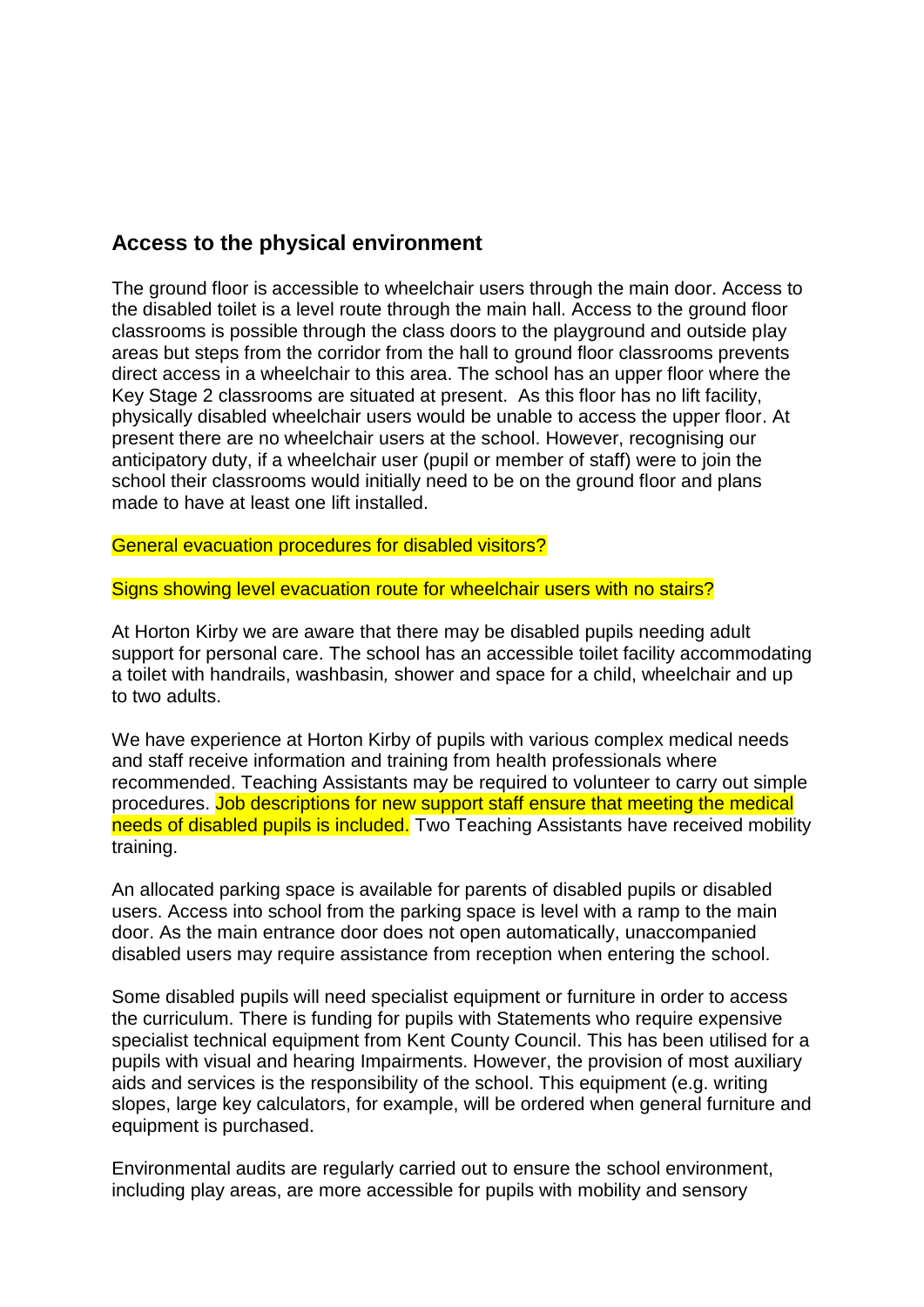difficulties. Attention has also been paid to providing calmer areas of the playground which can be used by pupils with social difficulties.

### **Access to the curriculum**

All areas of the curriculum are made available to pupils regardless of their disability. Planning to improve access to the curriculum will include identifying reasonable adjustments to offer an equality of opportunity. Auxiliary aids and services will be provided by the school to increase equality of opportunity. Where an activity cannot be made accessible or would be inappropriate then an alternative activity will be made available. If certain physical activities are inappropriate, alternative physical activities will be offered. E.g. Handwriting practice might be inappropriate for some disabled pupils but practising keyboard skills is a suitable and valuable alternative. Or in P.E. a yellow ball with bells inside might be used for a pupil with visual impairment.

Two Teaching Assistants have been trained in Level 1 Braille. One Teaching Assistant has received speech therapy training. One Teaching Assistant has worked with young children in a hospital environment. Additional staff training will be planned depending on the impairments of our disabled pupils in order to improve access to the curriculum. Training will be accessed from the Local Authority Specialist Teaching Service, Specialist schools or other specialist providers such as the RNIB or National Autistic Society.

In some cases an additional Teaching Assistant is made available in a classroom to provide support in order to access the curriculum.

Some pupils with a disability will have access to advice or teaching from the Specialist Teaching Service. E.g. a pupil with Hearing Impairment receiving regular visits from the HI advisor and a pupil with visual impairment receiving weekly visits to teach Braille. Outreach support is provided for pupils with ASD.

Specialist equipment is purchased to increase access to the curriculum for disabled pupils, e.g. radio mikes, books with large print, Braille resources, writing slopes and pencil grips. Subscriptions are made to access resources such as Clearvision books and Speechlink and Languagelink resources.

Access to school visits can be problematic for some disabled pupils. If a pupil has a disability that impacts access to a school visit, reasonable adjustments are made to or more accessible venues and transport providers will be booked. Staffing will be increased when necessary or parents and carers will be invited to accompany the class on the visit in some cases.

### **Access to written information**

Where a disability prevents equal access to written information, steps will be taken to ensure that information is provided in a manner which is easy for the disabled pupil